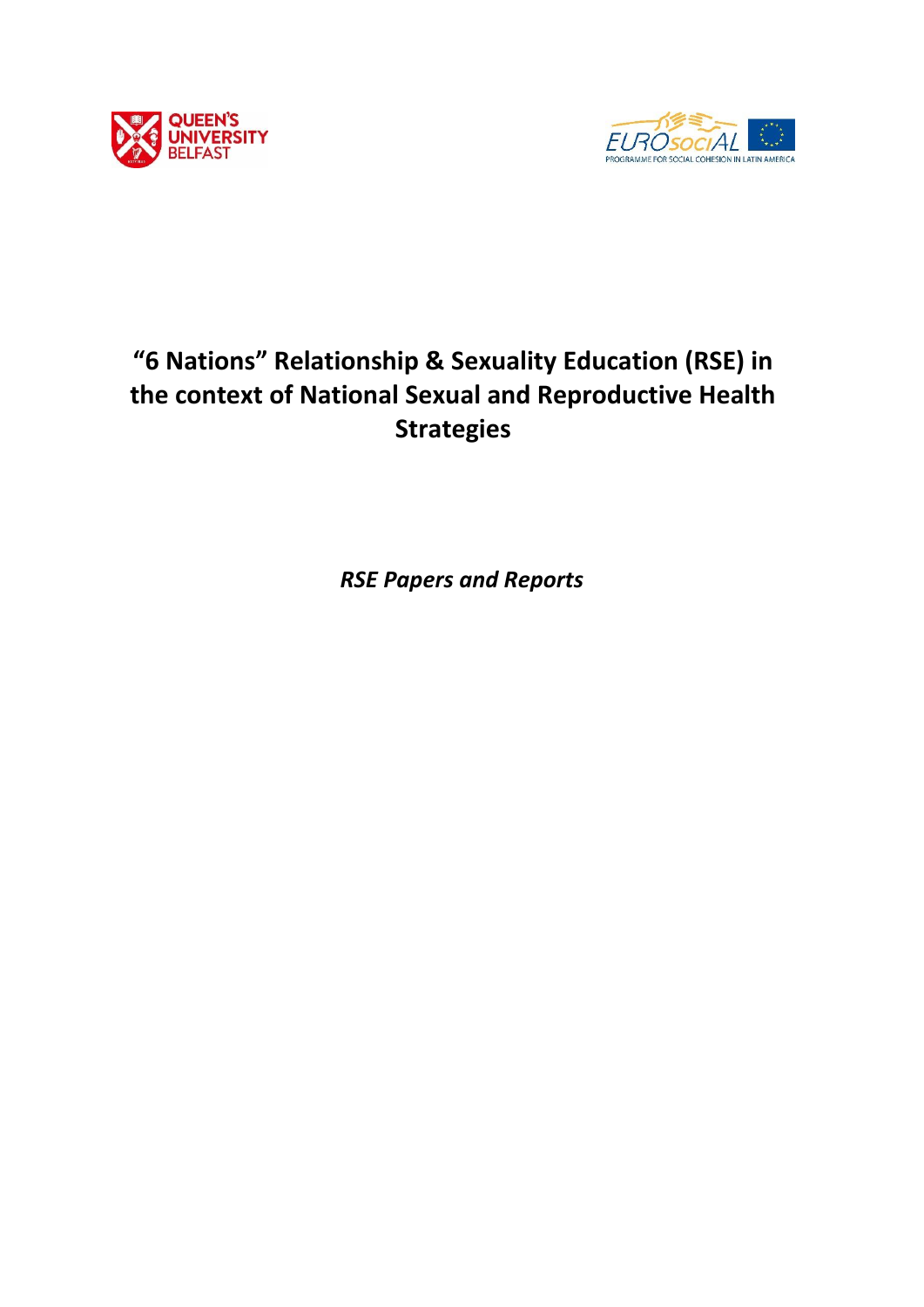# Scotland

**Young people's views on their school[-based Relationships, Sexual Health and Parenthood \(RSHP\)](http://www.tascagency.co.uk/assets/pdfs/Lothian-RSHP-Education-for-Healthy-Respect-FULL-REPORT.pdf)  [education,](http://www.tascagency.co.uk/assets/pdfs/Lothian-RSHP-Education-for-Healthy-Respect-FULL-REPORT.pdf)** TASC Scotland (November 2015)

**[Respect for All: National Approach to Anti Bullying](https://www.gov.scot/publications/respect-national-approach-anti-bullying-scotlands-children-young-people/)** (November 2017)

# England

**[SRE](https://www.sexeducationforum.org.uk/resources/evidence/sre-evidence) – [The Evidence](https://www.sexeducationforum.org.uk/resources/evidence/sre-evidence)**. This briefing from the Sex Education Forum summarises evidence on the benefits of RSE.

**[RSE](https://www.local.gov.uk/resources-councillors-supporting-relationship-sex-education-rse) - [Resources for councillors](https://www.local.gov.uk/resources-councillors-supporting-relationship-sex-education-rse)**. This briefing was published by the Sex Education Forum, the RSE Hub, Public Health England and the Local Government Association. It is designed to inform locally elected councillors/politicians about RSE with the correct evidence based facts about RSE and to help dispel common myths and misinformation.

### Wales

**[Student Health and Wellbeing In Wales: Report of the 2017/18](http://www.shrn.org.uk/wp-content/uploads/2019/05/SHRN-HBSC-NR_31.05.2019.pdf)**

**[A Transdisciplinary Complex Adaptive Systems \(T-CAS\) Approach to Developing a National School-](https://link.springer.com/article/10.1007/s11121-018-0969-3)[Based Culture of Prevention for Health Improvement: the School Health Research Network \(SHRN\)](https://link.springer.com/article/10.1007/s11121-018-0969-3)  [in Wales](https://link.springer.com/article/10.1007/s11121-018-0969-3)** [Paper]

**[Comparison of substance use, subjective well-being and interpersonal relationships among young](https://bmjopen.bmj.com/content/bmjopen/7/2/e014198.full.pdf)  [people in foster care and private households: a cross sectional analysis of the School Health](https://bmjopen.bmj.com/content/bmjopen/7/2/e014198.full.pdf)  [Research Network survey in Wales](https://bmjopen.bmj.com/content/bmjopen/7/2/e014198.full.pdf)** [Paper]

**[Dating and relationship violence victimization and perpetration among 11](http://orca-mwe.cf.ac.uk/125230/1/Young_Dating%20and%20relationship%20violence%20victimization%20and%20perpetration%20among%2011%3F16%20year%20olds%20in%20Wales.pdf)–16 year olds in Wales: a [cross-sectional analysis of the School Health Research Network \(SHRN\) survey](http://orca-mwe.cf.ac.uk/125230/1/Young_Dating%20and%20relationship%20violence%20victimization%20and%20perpetration%20among%2011%3F16%20year%20olds%20in%20Wales.pdf)** [Paper]

**[Sexual health outcomes for young people in state care: Cross-sectional analysis of a national](https://doi.org/10.1016/j.childyouth.2018.04.044)  [survey and views of social care professionals in Wales](https://doi.org/10.1016/j.childyouth.2018.04.044)** [Paper]

# Northern Ireland

**[Interventions addressing men, masculinities and gender equality in sexual and reproductive health](https://doi.org/10.1136/bmjgh-2019-001634)  [and rights: an evidence and gap map and systematic review of reviews](https://doi.org/10.1136/bmjgh-2019-001634)** [Paper]